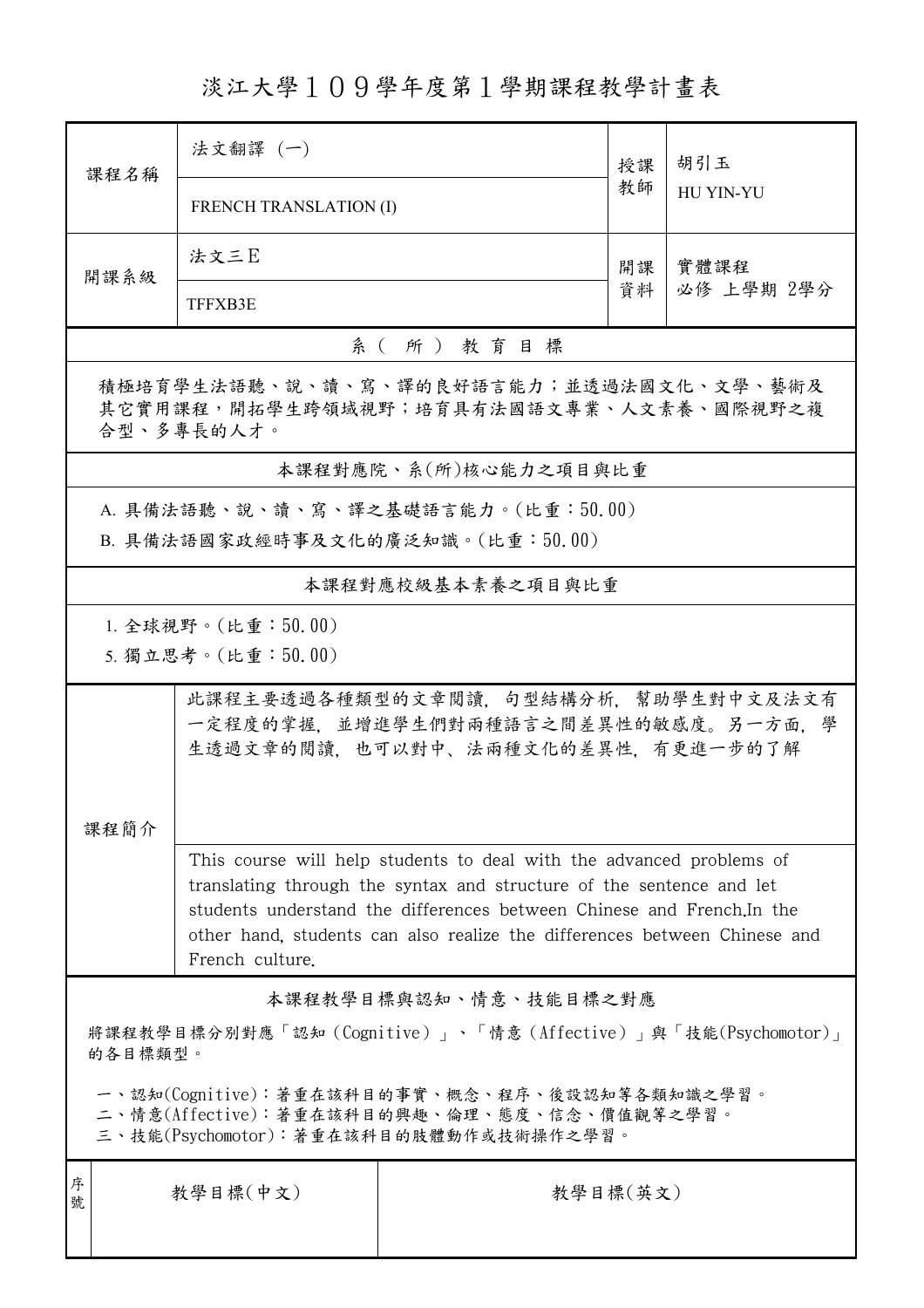| $\mathbf{1}$   | 1增進法文字彙量, 加強文法<br>2熟悉翻譯理論<br>3.學習句型與文章分析與了解<br>4.學習閱讀技巧<br>5.增進翻譯技巧及對語言的敏感度<br>6.培養對文化差異性的敏感度 |                            |            | 1. improve grammar and vocabulary<br>2. familiarize with basic translation theories<br>3. learn the skills of analysing and understanding of<br>sentences and articles<br>4.learn reading skills<br>5. improve translating skills and sensitivity to<br>languages<br>6. improve sensitivity to cultural differences |                                            |  |  |  |
|----------------|-----------------------------------------------------------------------------------------------|----------------------------|------------|---------------------------------------------------------------------------------------------------------------------------------------------------------------------------------------------------------------------------------------------------------------------------------------------------------------------|--------------------------------------------|--|--|--|
|                | 教學目標之目標類型、核心能力、基本素養教學方法與評量方式                                                                  |                            |            |                                                                                                                                                                                                                                                                                                                     |                                            |  |  |  |
| 序號             | 目標類型                                                                                          | 院、系(所)<br>核心能力             | 校級<br>基本素養 | 教學方法                                                                                                                                                                                                                                                                                                                | 評量方式                                       |  |  |  |
| $\mathbf{1}$   | 情意                                                                                            | AB                         | 15         | 講述、討論、發表、實作                                                                                                                                                                                                                                                                                                         | 測驗、作業、討論(含<br>課堂、線上)、實<br>作、報告(含口頭、書<br>面) |  |  |  |
| 授課進度表          |                                                                                               |                            |            |                                                                                                                                                                                                                                                                                                                     |                                            |  |  |  |
| 週次             | 日期起訖                                                                                          | 內 容 (Subject/Topics)<br>備註 |            |                                                                                                                                                                                                                                                                                                                     |                                            |  |  |  |
| $\mathbf{1}$   | $109/09/14$ ~<br>109/09/20                                                                    | 學期課程簡介 & 翻譯淺論              |            |                                                                                                                                                                                                                                                                                                                     |                                            |  |  |  |
| $\overline{2}$ | $109/09/21$ ~<br>109/09/27                                                                    | 翻譯技巧與翻譯輔助工具概論&牛刀小試         |            |                                                                                                                                                                                                                                                                                                                     |                                            |  |  |  |
| 3              | $109/09/28$ ~<br>109/10/04                                                                    | 句子層次的翻譯                    |            |                                                                                                                                                                                                                                                                                                                     |                                            |  |  |  |
| 4              | $109/10/05$ ~<br>109/10/11                                                                    | 短文試譯                       |            |                                                                                                                                                                                                                                                                                                                     |                                            |  |  |  |
| 5              | $109/10/12$ ~<br>109/10/18                                                                    | 短文試譯                       |            |                                                                                                                                                                                                                                                                                                                     |                                            |  |  |  |
| 6              | $109/10/19$ ~<br>109/10/25                                                                    | 新聞選譯                       |            |                                                                                                                                                                                                                                                                                                                     |                                            |  |  |  |
| 7              | $109/10/26$ ~<br>109/11/01                                                                    | 新聞選譯                       |            |                                                                                                                                                                                                                                                                                                                     |                                            |  |  |  |
| 8              | $109/11/02$ ~<br>109/11/08                                                                    | 文學性文章選譯                    |            |                                                                                                                                                                                                                                                                                                                     |                                            |  |  |  |
| 9              | $109/11/09$ ~<br>109/11/15                                                                    | 文學性文章選譯                    |            |                                                                                                                                                                                                                                                                                                                     |                                            |  |  |  |
| 10             | $109/11/16 \sim$<br>109/11/22                                                                 | 期中考試週                      |            |                                                                                                                                                                                                                                                                                                                     |                                            |  |  |  |
| 11             | $109/11/23$ ~<br>109/11/29                                                                    | 漫畫選譯                       |            |                                                                                                                                                                                                                                                                                                                     |                                            |  |  |  |
| 12             | $109/11/30$ ~<br>109/12/06                                                                    | 漫畫選譯                       |            |                                                                                                                                                                                                                                                                                                                     |                                            |  |  |  |
| 13             | $109/12/07$ ~<br>109/12/13                                                                    | 電影字幕選譯                     |            |                                                                                                                                                                                                                                                                                                                     |                                            |  |  |  |
| 14             | $109/12/14$ ~<br>109/12/20                                                                    | 電影字幕選譯                     |            |                                                                                                                                                                                                                                                                                                                     |                                            |  |  |  |
| 15             | $109/12/21$ ~<br>109/12/27                                                                    | 新聞選譯                       |            |                                                                                                                                                                                                                                                                                                                     |                                            |  |  |  |
| 16             | $109/12/28$ ~<br>110/01/03                                                                    | 新聞選譯                       |            |                                                                                                                                                                                                                                                                                                                     |                                            |  |  |  |